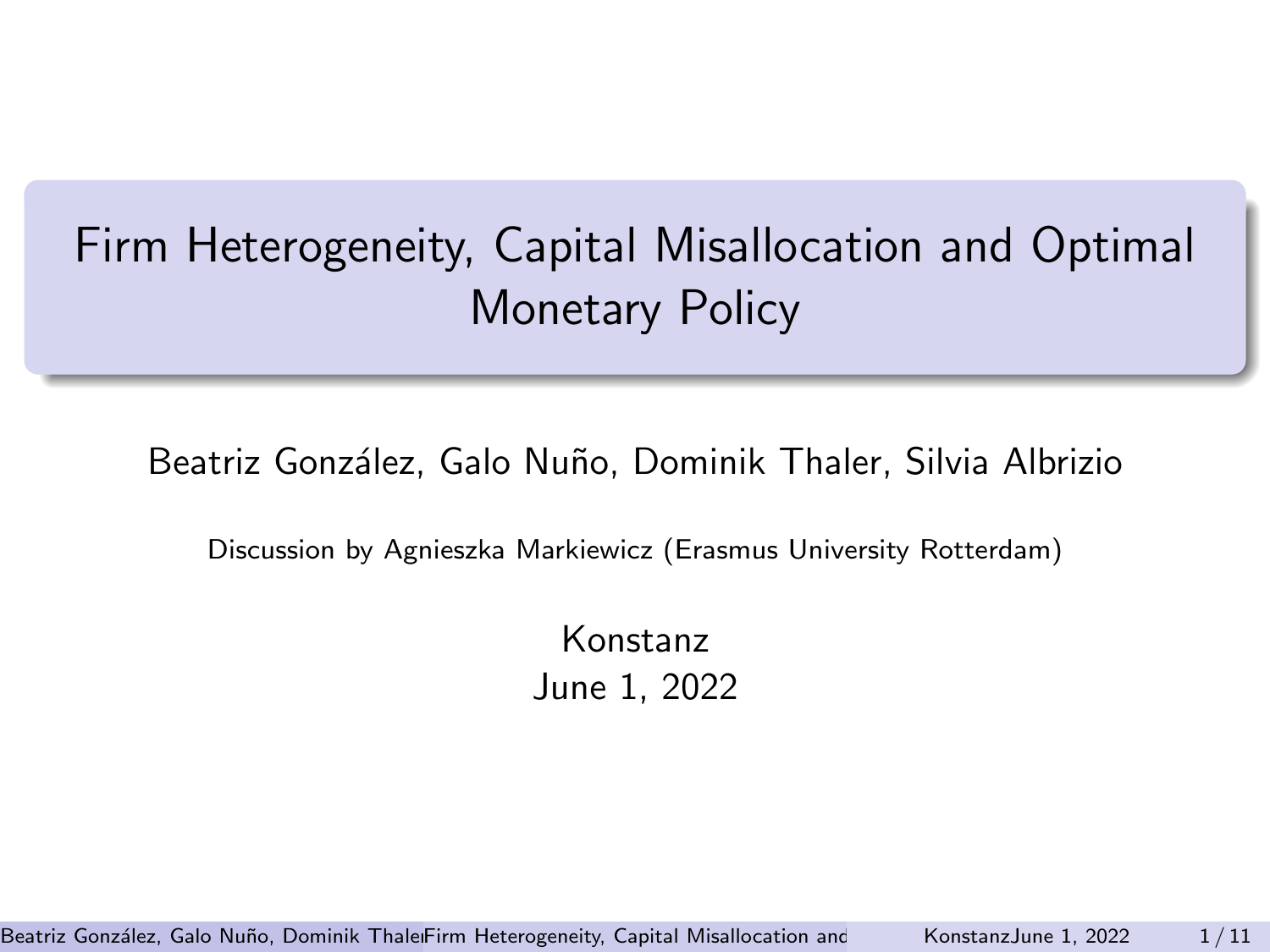## Outline

- **•** Summary
- **•** Mechanism
- **•** Extensive margin
- Medium-run dynamics
- **•** Empirics: validation of the main mechanism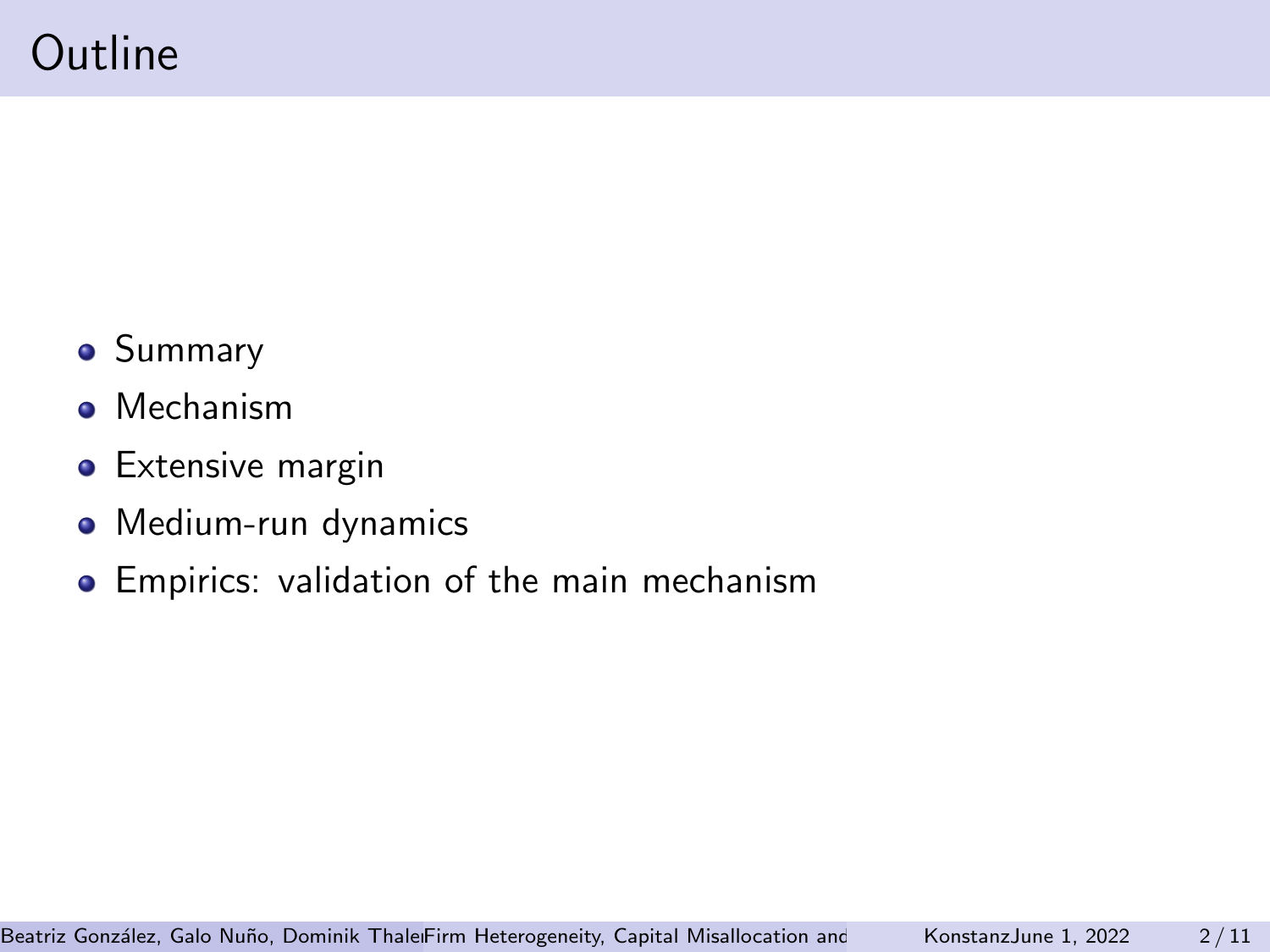- **1** How does monetary policy affect capital misallocation?
- **2** What is the optimal monetary policy in this context?
	- **Standard New Keynesian model**
	- Heterogeneous firms (Moll 2014)
		- Heterogeneous productivity
		- **Heterogeneous net worth**
		- **•** Borrowing constraint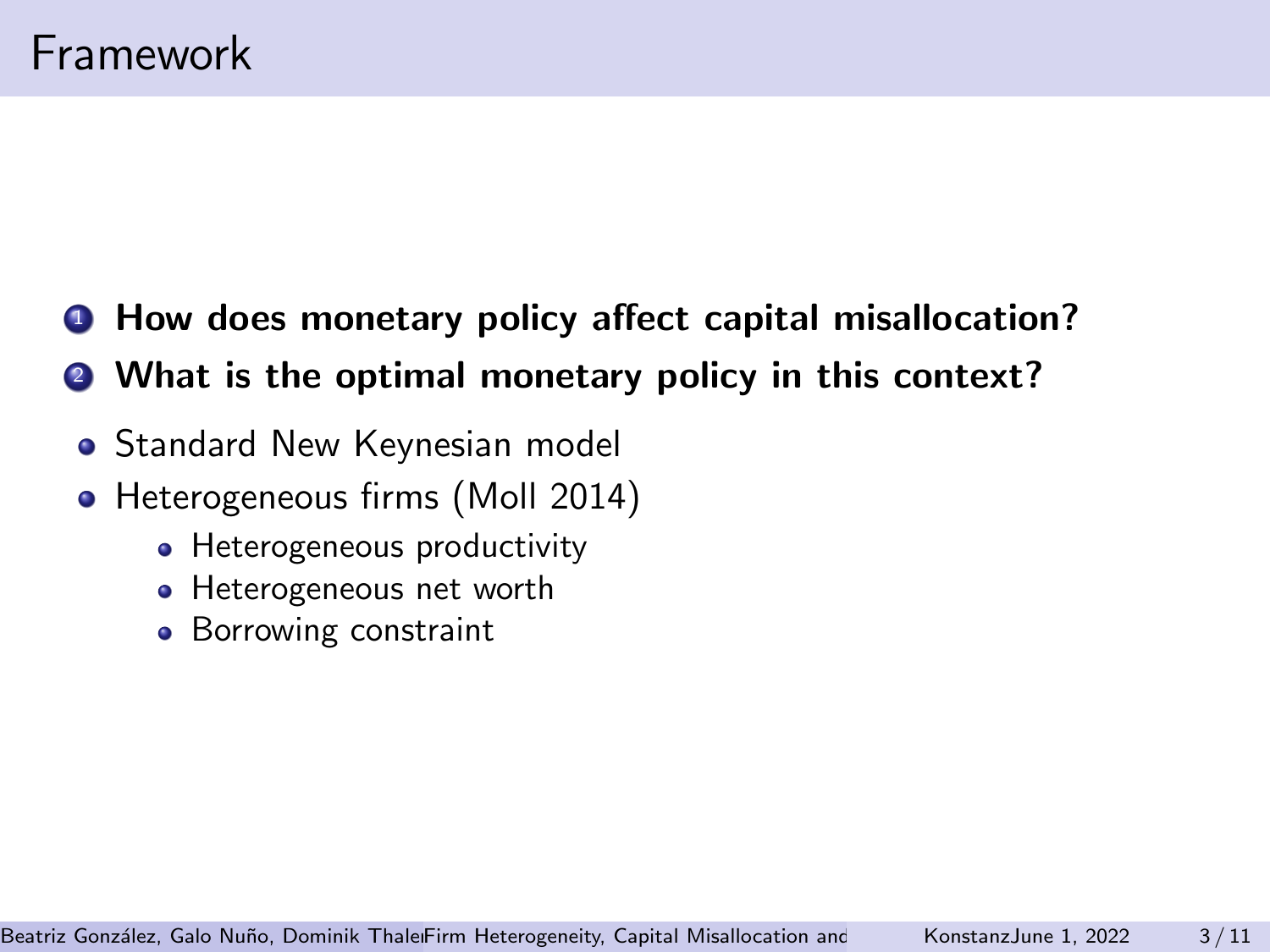- Productivity threshold:  $z_t^*$
- Firms with productivity  $\ge z_t^*$ :
	- active
	- **•** borrow from hh and inactive firms
	- financially constrained
- Firms with productivity  $< z_t^*$ 
	- **a** inactive
	- **e** lend to active firms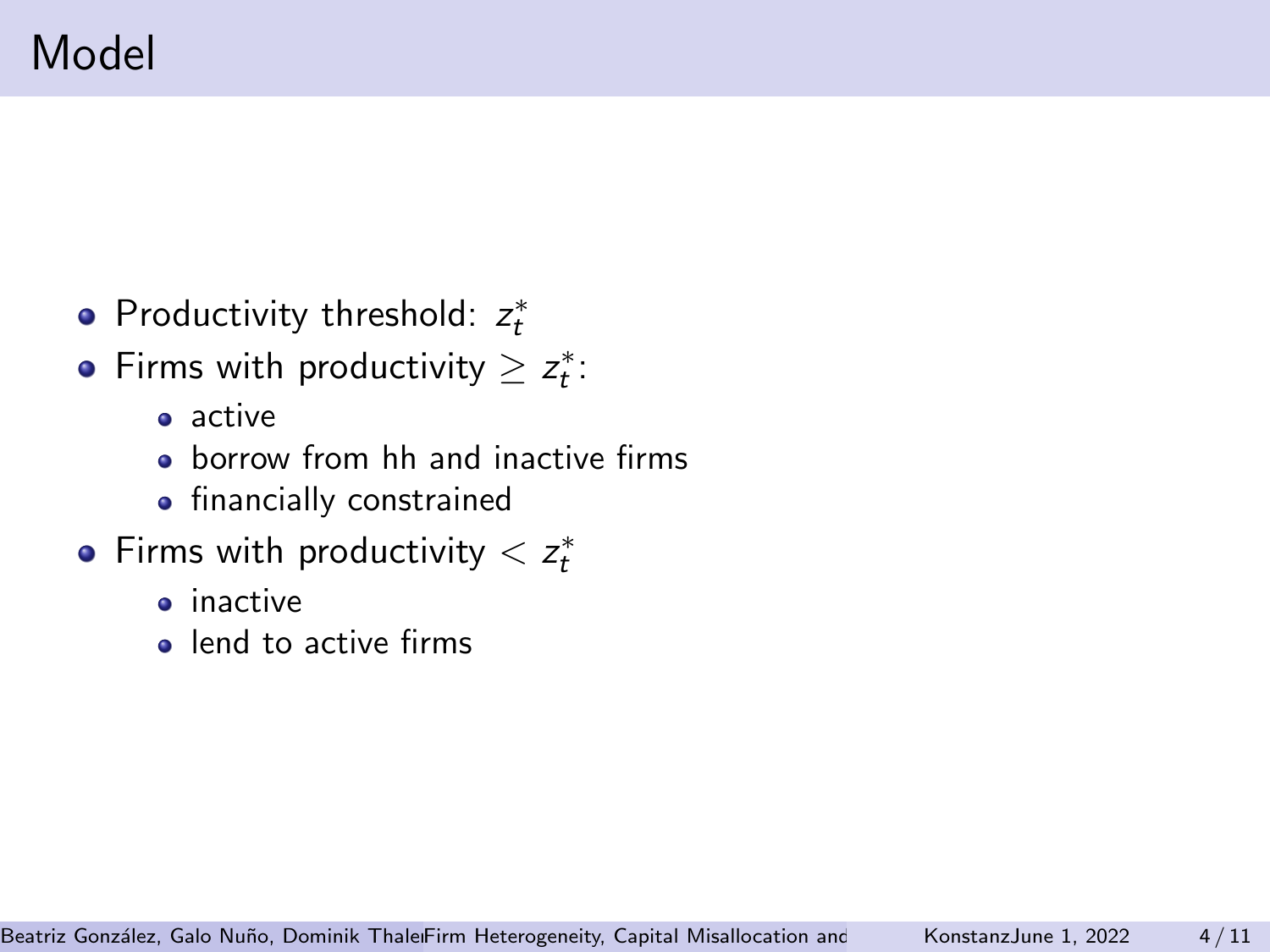### Mechanism

- Expansionary monetary policy:  $r_t \downarrow$ 
	- Borrowing costs  $\downarrow \rightarrow$  constraint firms increase their investment  $\rightarrow$ misallocation  $\downarrow$  (net-worth channel)
	- Discount rate on profits  $\downarrow \rightarrow z_t^* \downarrow \rightarrow$  less productive firms become active  $\rightarrow$  misallocation  $\uparrow$  (productivity threshold channel)
	- The first dominates the second: misallocation ↓
- Demand shock:  $\rho^h \downarrow \rightarrow \uparrow$  misallocation

#### Under what conditions the first effect dominates the second?

- How likely is the result?
- How to design optimal monetary policy?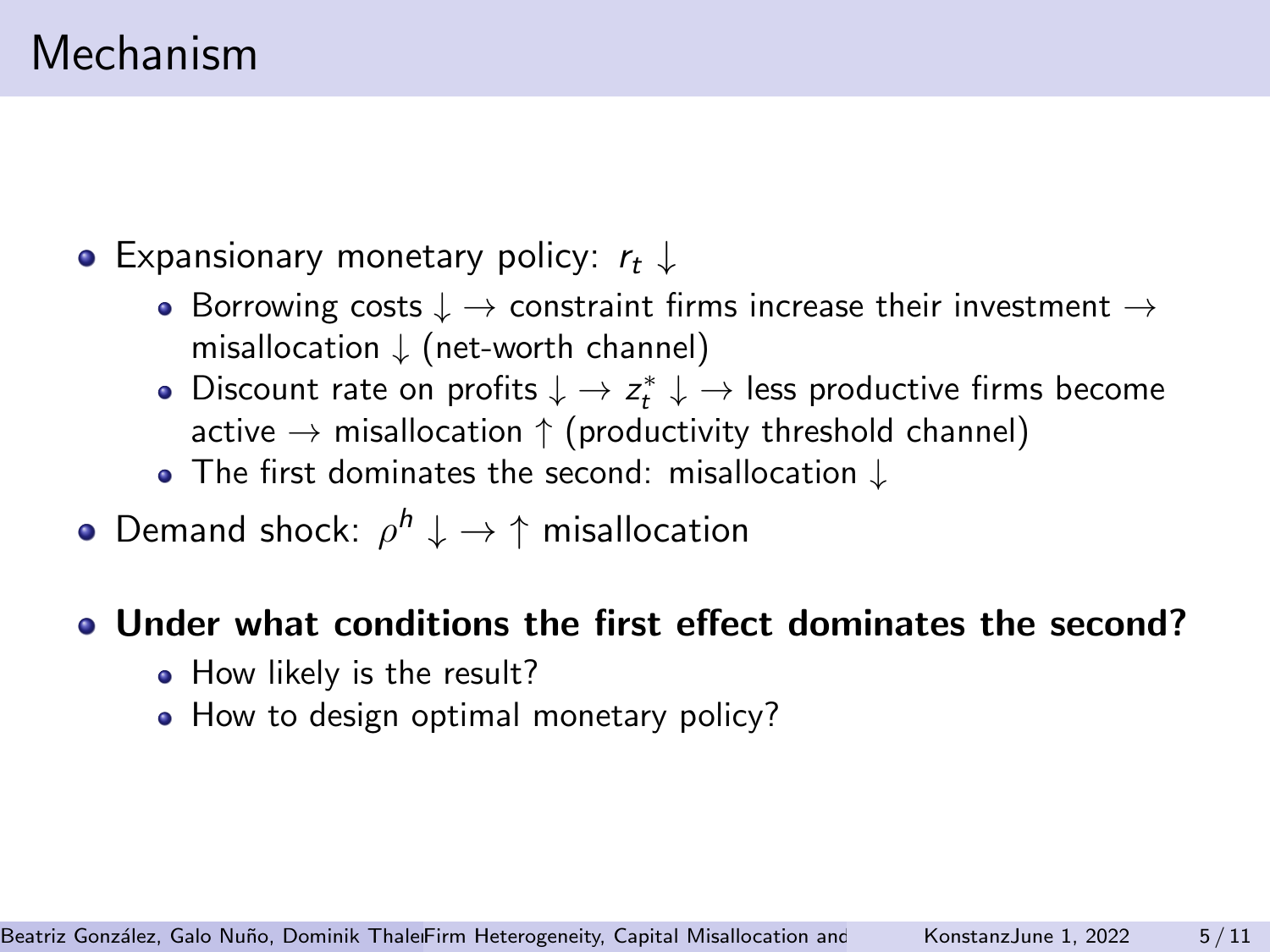- Under what conditions the model predicts a reduction in capital misallocation?
- Excess investment rate:  $\tilde{\Phi} = f(q_t, m_t, w_t, z_t, z_t^*)$
- $f'(\tilde{\Phi}) \uparrow \rightarrow$  high-productivity firms invest more than low-productivity firms
- Expansionary monetary policy  $\to f'(\tilde{\Phi}) \uparrow \to$  misallocation  $\downarrow$
- Demand shock:  $\rho^h \downarrow \rightarrow f'(\tilde{\Phi}) \downarrow$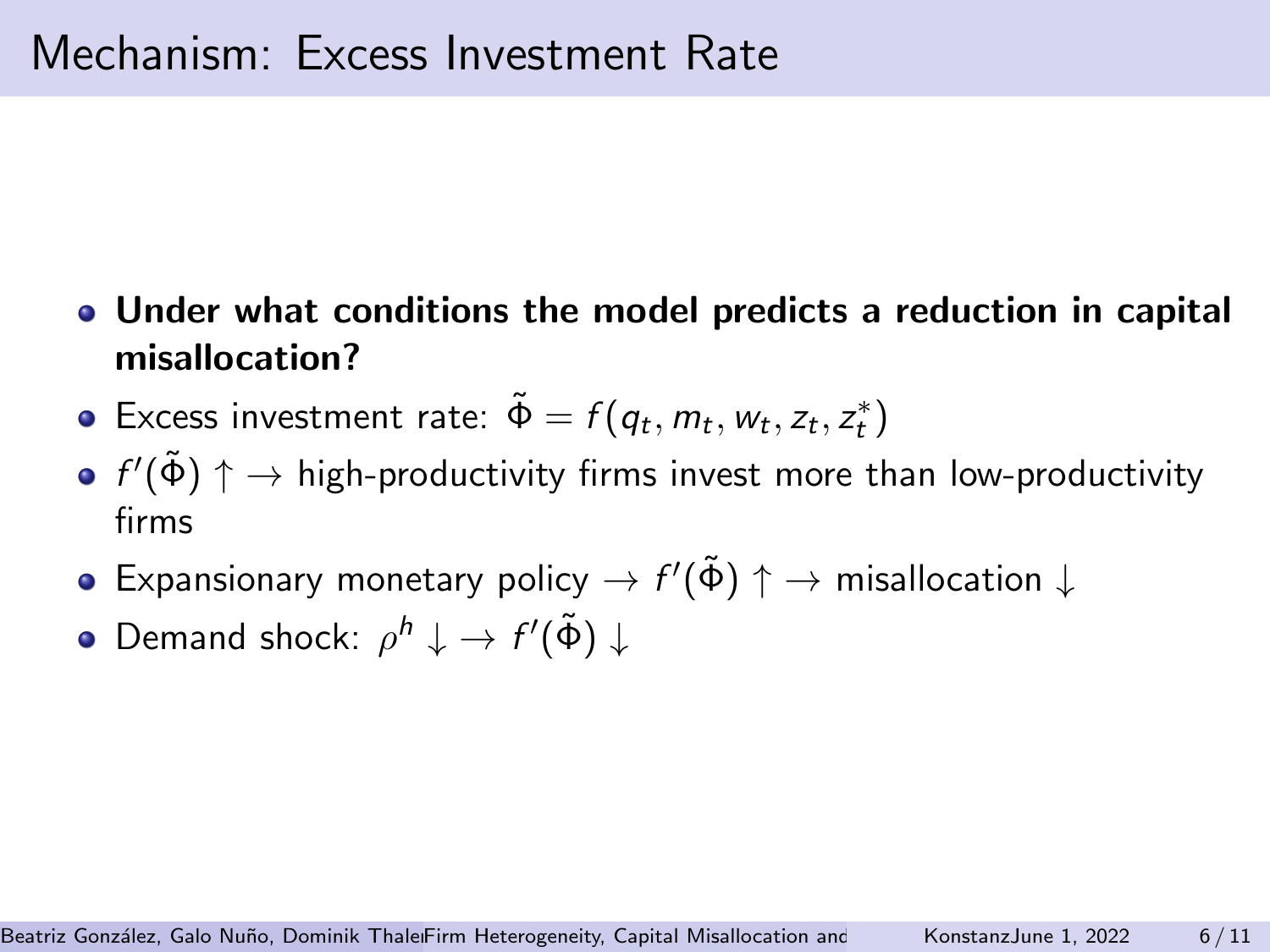- Large literature on firm entry/exit over the business cycle: Bilbiie, Ghironi and Melitz (2007, 2013)
- How should we think about entry/exit in this model?
	- **1** active/inactive firms
	- 2 retired entrepreneurs replaced by entrepreneurs with the same productivity
- **How important quantitatively is extensive versus intensive margin in** the model?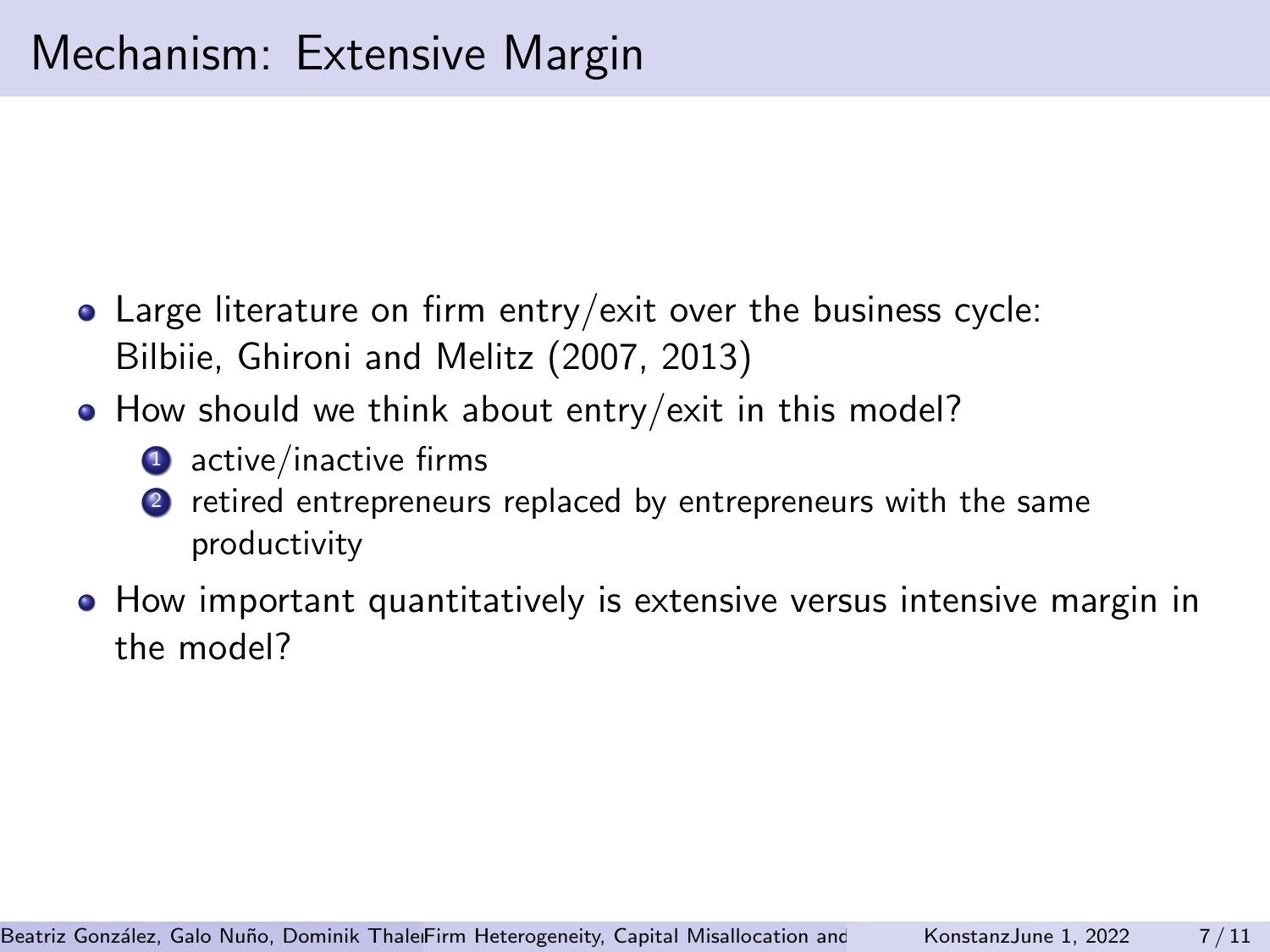## Mechanism: Competition

- What is the medium-run impact of monetary policy on TFP and misallocation?
- Colciago and Silvestrini (2022):

 $r_t \downarrow \rightarrow z_t^* \downarrow \rightarrow \text{TFP} \downarrow \rightarrow$ net entry  $\uparrow \rightarrow$  competition  $\uparrow \rightarrow$  exit of the least productive firms  $\rightarrow$ TFP  $\uparrow \rightarrow$  market concentration  $\uparrow$ 

- What is the medium-run impact of the competition on TFP?
- What is the impact of monetary policy on TFP given the initial level of competition?
	- $\bullet$  High concentration  $\rightarrow$  larger impact on TFP
	- $\bullet$  Low concentration  $\rightarrow$  smaller impact on TFP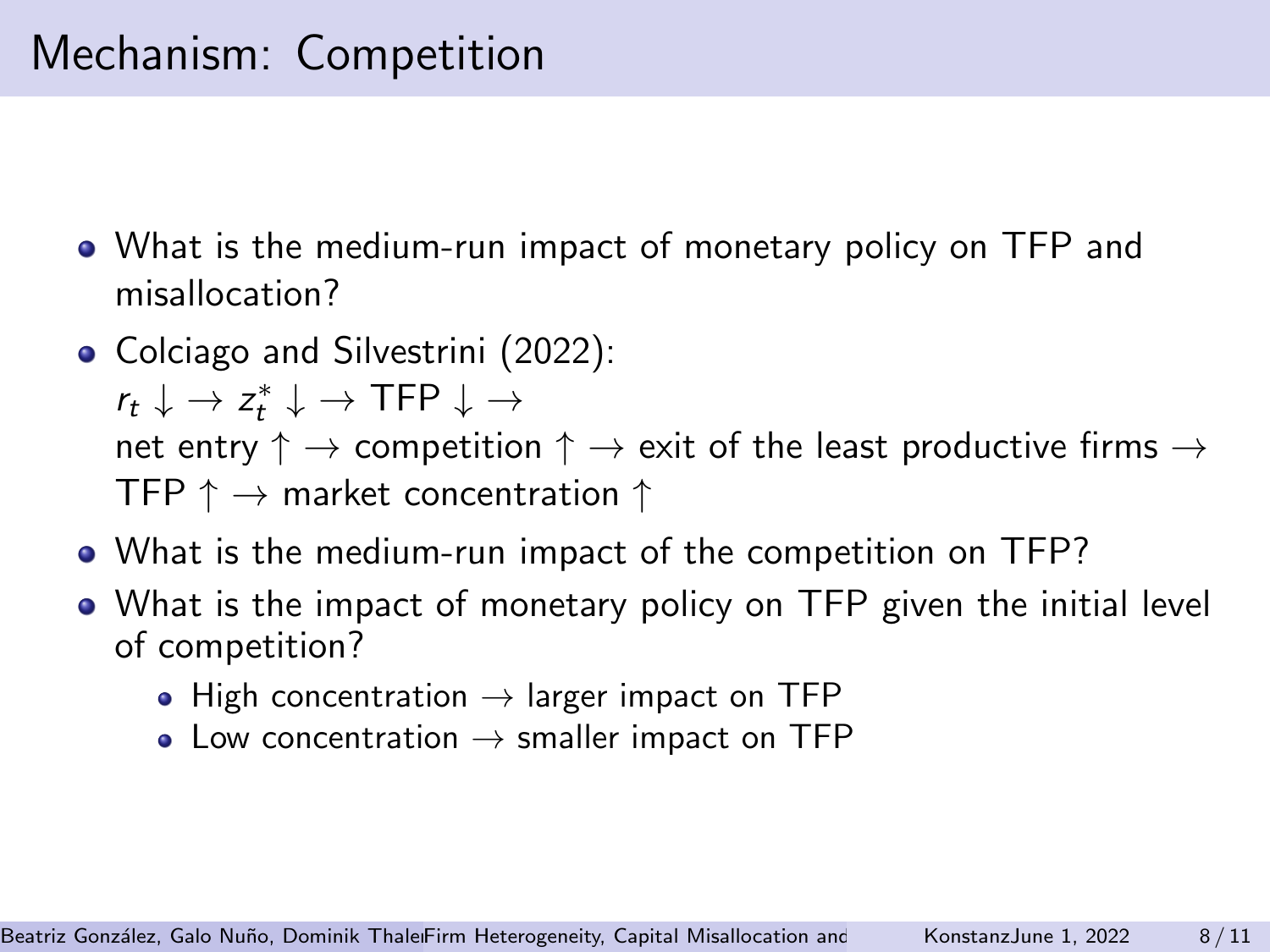## Empirics: Validation of the Main Mechanism

- In response to the monetary shock, more productive firms increase their investment by more than less productive firms  $=$  decline in misallocation
- **Consistent with:** 
	- More productive firms  $=$  low-risk firms face flatter marginal cost for financing (Ottonello and Winberry 2020)
	- Demand for high productivity firms goods increases by more
- Model: No financial constraint  $\rightarrow$  the most productive firm is the only producer
- Are those firms financially constraint in the data?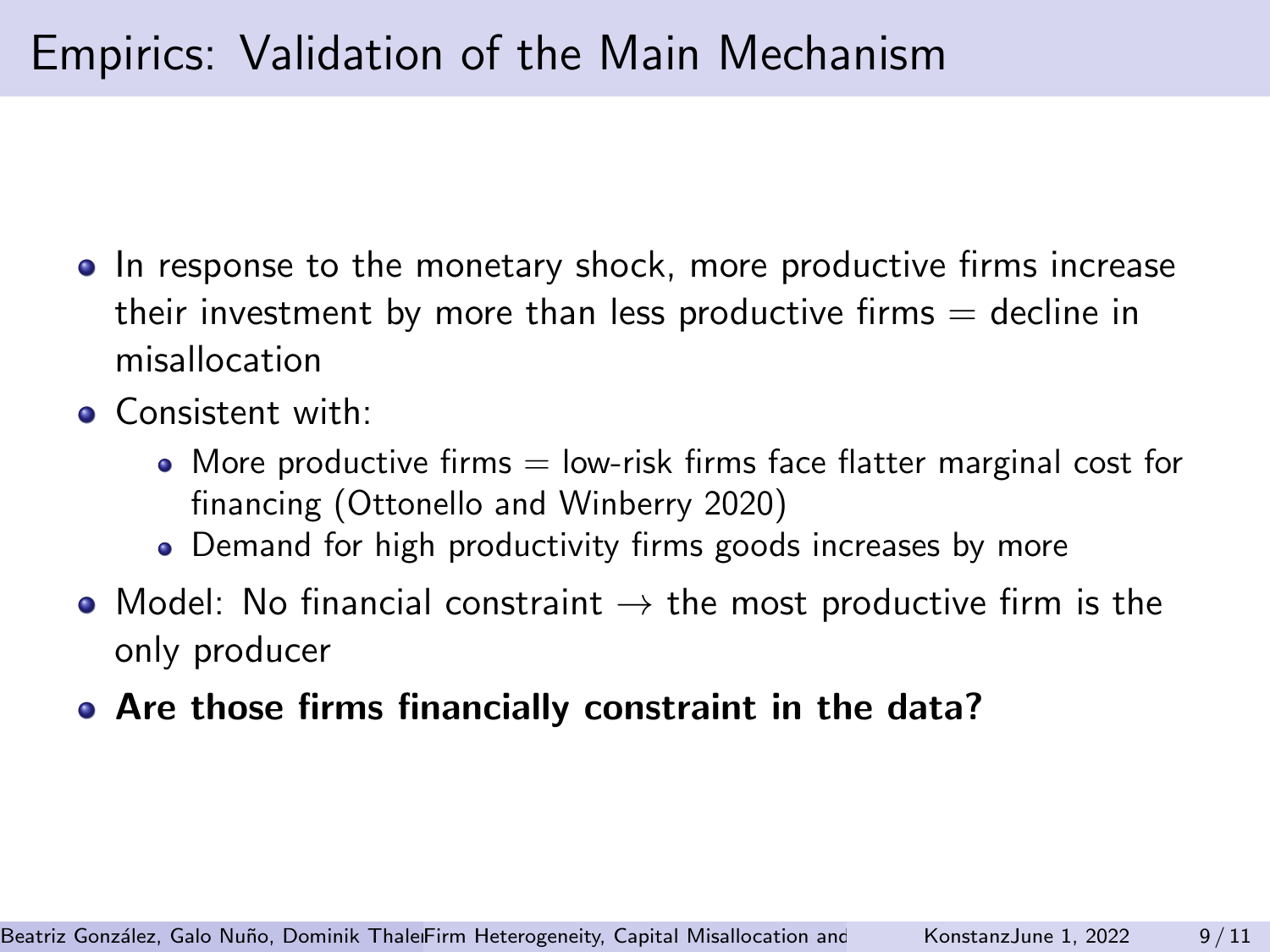- What are the characteristics of those firms: distribution plots
	- **•** Financially constraint
	- **•** Productivity
	- **o** Size